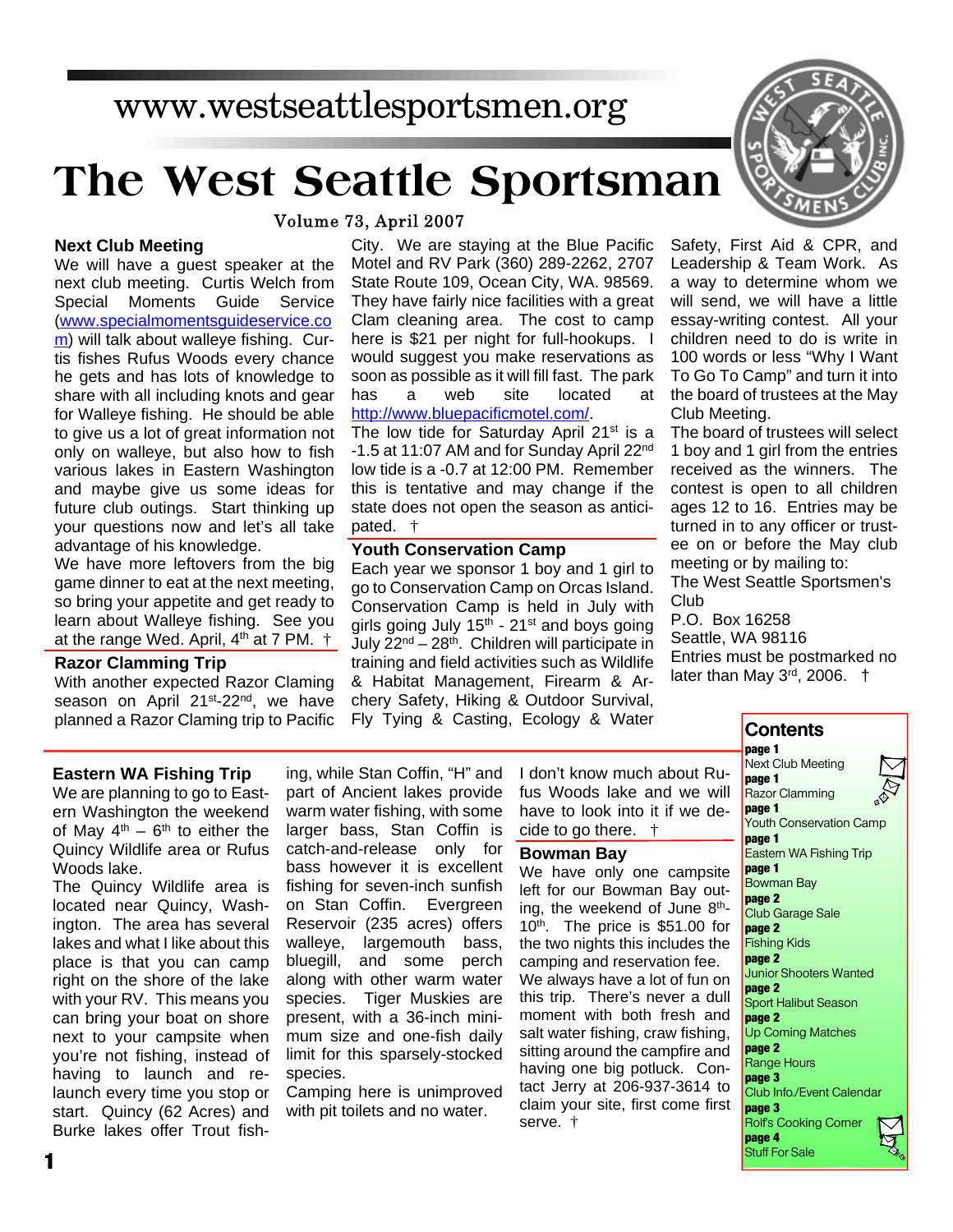### **Club Garage Sale**

We are going to have a club garage sale on June  $23<sup>rd</sup> - 24<sup>th</sup>$  to raise money for club projects and supplies. We will be looking for donations to sell, so start looking in your garage, basement, shed or wherever for items you no longer need or want. Items need to be something someone else can use or want. It's your big chance to get rid of those things you have been tripping over or never use. For bigger ticket items we may be able to work out a percentage fee for selling it and we both come out winners. We will have more information in next month's newsletter and will be looking for volunteers to help at the sale, make phone calls and pickup items. †

#### **Fishing Kids**

We need volunteers to help with the Department of Fish and Game, Fishing Kids event, on May 19 at Seward Park. Last year we helped at Green Lake and had a great time. This year we are helping at Seward Park on Lake Washington. If you would like to volunteer to help with this event please contact Greg Boyd at 206-965-9629. †

#### **Junior Shooters Wanted**

We are still looking for juniors interested in learning to shoot competitive air pistol.

The club has air pistols available for use and will provide safety and marksmanship training.

If we have enough interest we would like to form a Junior shooting team to compete in local and national matches.

For more information contact Fred Burr at 206-935-4883. †

#### **Sport Halibut Season**

Sport halibut season similar to last year, except for June fishing area on north coast.

OLYMPIA — Sportfishing for halibut will open April 9 in most areas of Puget Sound, followed by additional openings in May on the coast and the western Strait of Juan de Fuca, under seasons adopted by the Washington Department of Fish and Wildlife (WDFW). Fishing seasons and catch quotas will be similar to last year's, although the boundaries for the late-season fishery off the north coast have been narrowed in an effort to give anglers more days on the water, said Michele Culver, regional director for the coastal area.

Culver noted that last year's June fishery on the north coast ended after two days, even though the harvest was 13,000 pounds short of the area's catch quota.

"The problem last year was that we had some additional poundage, but we knew from experience that even a single day's harvest would far exceed that amount," she said. "By limiting the fishing area and reducing fishing pressure in the late season, we hope to give anglers greater access to the available quota."

Under this year's rules, fishing scheduled June 19 and 21 will be limited to Marine Area 4B, which includes the area just

#### **Up coming Small bore & Air Matches**

| Apr 14     | <b>West Seattle</b> | Air Pistol 60 shot                  |
|------------|---------------------|-------------------------------------|
| Apr 28     | Puyallup            | Junior International 3-P PTO        |
| May 11     | Wenatchee           | Junior air rifle match              |
| May 12-13  | Wenatchee           | Jr. Outdoor Championships           |
| $Jun 2-3$  | Tacoma              | Schützenfest / NRA 3-P Championship |
| May 11     | Wenatchee           | Junior air rifle match              |
| May 12-13  | Wenatchee           | Jr. Outdoor Championships           |
| Jun $2-3$  | Tacoma              | Schützenfest / NRA 3-P Championship |
| Jun 9-10   | Tacoma              | Koehler Memorial prone              |
| June 23-24 | Puyallup            | NRA 3-Position Regional             |
| Aug 24-26  | Tacoma              | State International Smallbore Camp  |
| Sept 8     | Puyallup            | State 4-H Championship              |

Volume 73, April 2007

inside the Strait of Juan de Fuca, and the nearshore area along the coast. Fishing must take place within a 30-fathom depth contour and cannot occur seaward of that line, Culver said.

Coordinates will be published in the 2007-08 Fishing in Washington rule pamphlet, and are available online at http://wdfw.wa.gov/fish/creel/halibut/.

If the quota isn't reached on those two days, the fishery will reopen in all waters of marine areas 3 and 4 on June 23, with the possibility of more days added.

Washington's halibut-fishing seasons are based on catch quotas established by the International Pacific Halibut Commission. Under that plan, sports anglers will be allowed to catch 253,046 pounds in 2007, compared to 262,973 pounds last year.

This year's quota for the popular north coast fishery in marine areas 3 and 4 near Neah Bay and La Push is 116,199 pounds, with 83,663 pounds allocated for May, and 32,536 pounds set aside for the June fishery.

The north coast will be open starting May 15 on Tuesdays, Thursdays, and Saturdays until the May portion of the quota is reached. The fishery in that area will then reopen on selected dates in June within the new boundaries.

In other areas, the harvest plan allocates 65,562 pounds for sport fisheries in Puget Sound and the Strait of Juan de Fuca, 50,907 pounds for the south coast and 20,378 pounds for the Columbia River area. Fishing seasons for those areas are as follows:

Strait of Juan de Fuca/Puget Sound: Marine areas 6-11 and 13 (Port Angeles and Puget Sound) will be open April 9 through June 16. Marine Area 5 (Seiku) will be open May 24 through Aug. 3. These fisheries will be open five days a week, Thursday through Monday.

South coast: Marine Area 2 (Westport/Ocean Shores) will be open *Continued Page 4*

#### **Range Hours and Activity**

Monday - Small Bore - 6 PM Tuesday - Winter Rifle League Wednesday - Juniors - Call Fred Burr at 206-935-4883 for information. Cost: Adult members \$2.00, nonmembers \$4.00, Juniors \$1.00.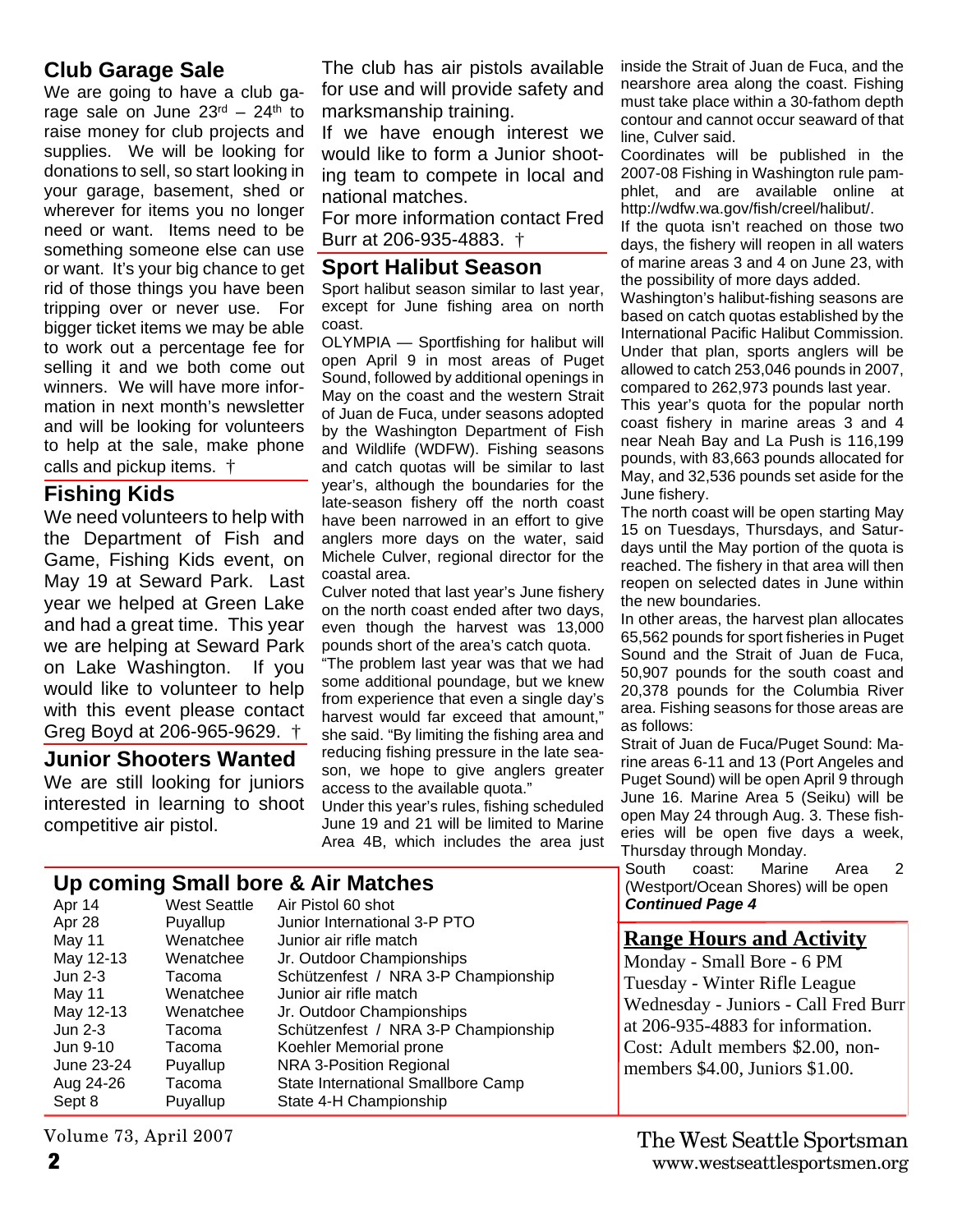#### **The West Seattle Sportsmen's Club Sponsors of the Roger Dahl Rifle Training Range**

| President – Greg Boyd      |  |
|----------------------------|--|
| Vice Pres. – Roz Mascio    |  |
| Secretary – Tony Olszewski |  |
| Treasurer – Fred Burr      |  |
| Rec. Sec. – Richard George |  |

206-965-9629 Rolf Erickson Fred Burr<br>206-937-3614 Jerry Mascio 206-937-3614 Ernie Frev 206-937-3614 Jerry Mascio 206-937-3614<br>425-226-5643 Cam Robison 206-431-8337 425-226-5643 Cam Robison 206-431-8337 Frank Novito

206-935-4883

**OFFICERS TRUSTEES LIFE TIME MEMBERS**



Contact us at: info@westseattlesportsmen.org



www.seattlesportsmen.org **3** The West Seattle Sportsman

Volume 73, April 2007